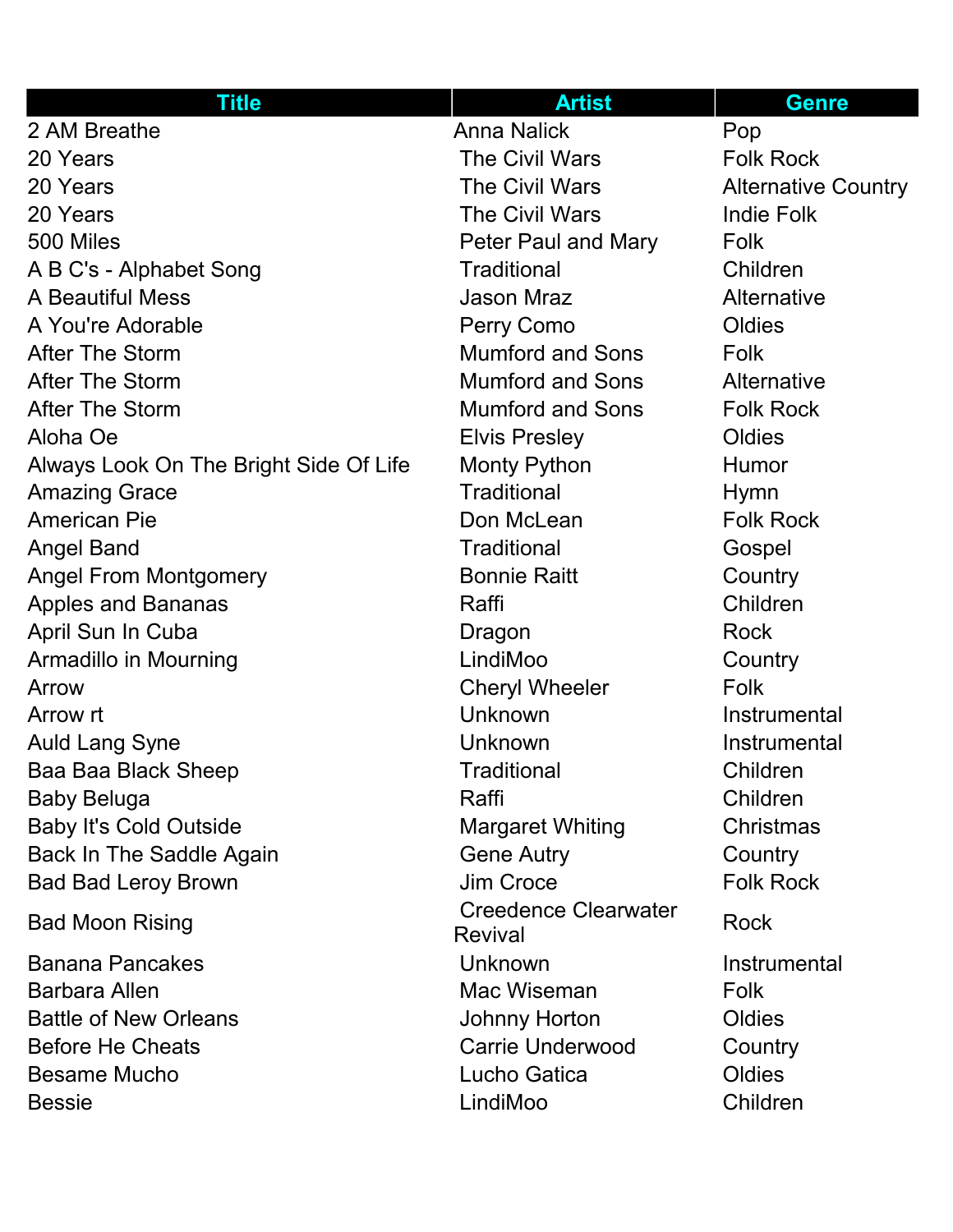| <b>Title</b>                        | <b>Artist</b>             | <b>Genre</b>     |
|-------------------------------------|---------------------------|------------------|
| <b>Big Yellow Taxi</b>              | Joni Mitchell             | <b>Folk Rock</b> |
| <b>Bill Grogan's Goat</b>           | <b>Traditional</b>        | Folk             |
| <b>Bingo</b>                        | <b>Traditional</b>        | Children         |
| <b>Black Magic Woman</b>            | Santana                   | <b>Blues</b>     |
| <b>Blood On The Saddle</b>          | <b>Tex Ritter</b>         | Country          |
| <b>Blue Bayou</b>                   | Linda Rondstadt           | Country          |
| <b>Blue Bayou</b>                   | Roy Orbison               | Pop              |
| <b>Blue Bayou</b>                   | Linda Rondstadt           | <b>Rock</b>      |
| <b>Blue Eyes Crying In The Rain</b> | <b>Willie Nelson</b>      | Country          |
| <b>Blue Moon</b>                    | <b>Elvis Presley</b>      | Oldies           |
| <b>Boa Constrictor</b>              | Peter Paul and Mary       | Children         |
| <b>Both Sides Now</b>               | Joni Mitchell             | Folk             |
| <b>Brand New Key</b>                | Melanie                   | Pop              |
| <b>Buffalo Gals</b>                 | <b>Traditional</b>        | Oldies           |
| By Way Of Sorrow                    | <b>Julie Miller</b>       | Country          |
| <b>Bye Bye Love</b>                 | <b>Everly Brothers</b>    | Oldies           |
| Calypso                             | John Denver               | Folk             |
| Can You You Can                     | LindiMoo                  | Children         |
| Casey's Last Ride                   | <b>Kris Kristofferson</b> | Country          |
| <b>Cattle Call</b>                  | <b>Eddy Arnold</b>        | Country          |
| Chattanooga Choo Choo               | <b>Hank Snow</b>          | Oldies           |
| <b>City of New Orleans</b>          | <b>Willie Nelson</b>      | <b>Folk</b>      |
| <b>Close To You</b>                 | The Carpenters            | Pop              |
| Come On a My House                  | <b>Rosemary Cloony</b>    | Oldies           |
| <b>Cool Water</b>                   | Sons of the Pioneers      | Folk             |
| <b>Country Roads</b>                | John Denver               | Folk             |
| <b>Cow Patty</b>                    | <b>Jim Stafford</b>       | Country          |
| <b>Cows With Guns</b>               | Dana Lyons                | Country          |
| <b>Cracklin Rosie</b>               | <b>Neil Diamond</b>       | Instrumental     |
| Cryin In The Rain                   | <b>Everly Brothers</b>    | Oldies           |
| Danny Boy                           | <b>Traditional</b>        | Folk             |
| Day-O - The Banana Boat Song        | <b>Harry Belafonte</b>    | Oldies           |
| <b>Deck The Halls</b>               | <b>Traditional</b>        | Christmas        |
| Delta Dawn                          | <b>Helen Reddy</b>        | Country          |
| Devoted To You                      | <b>Everly Brothers</b>    | Pop              |
| Do Re Mi                            | <b>Julie Andrews</b>      | <b>Musicals</b>  |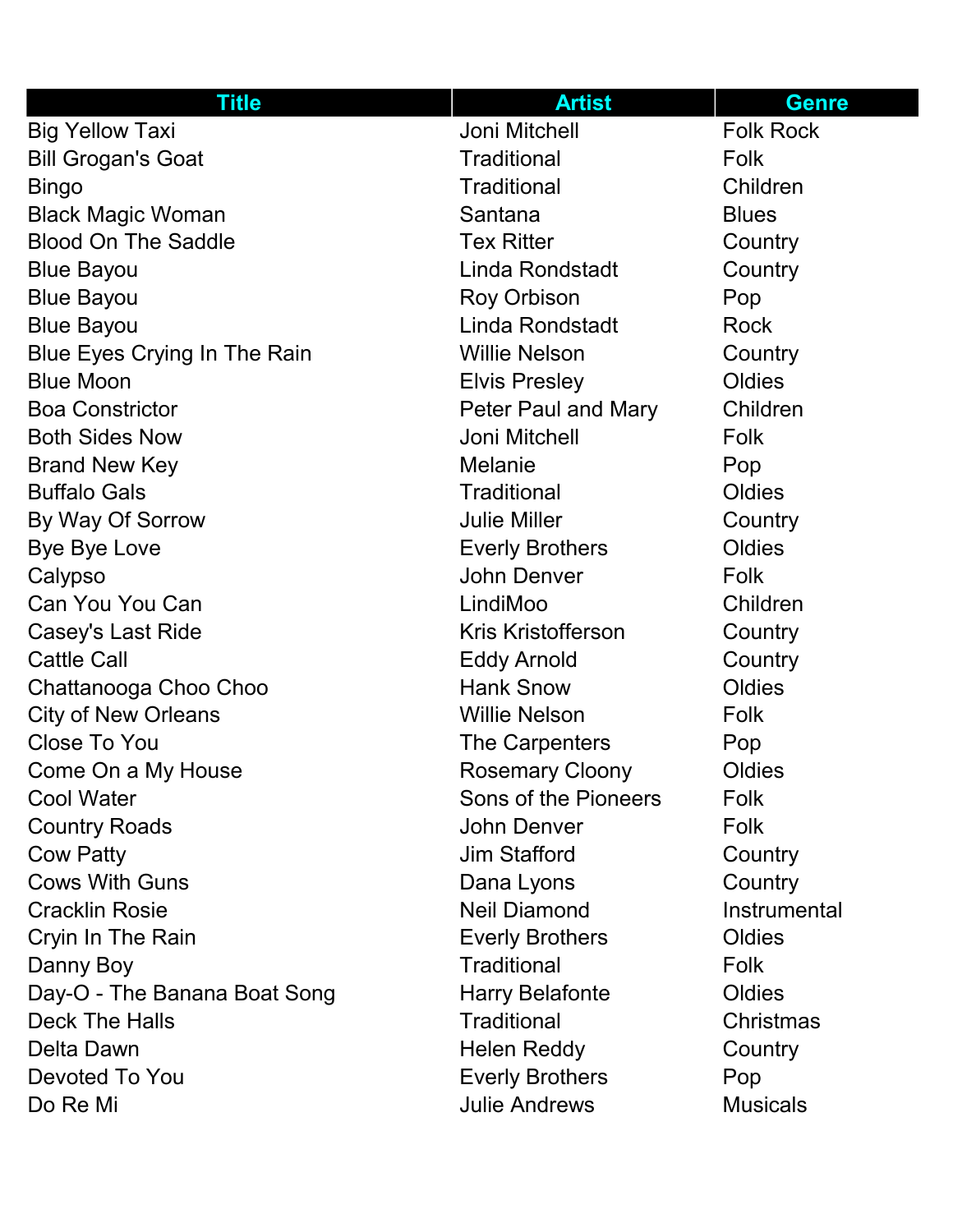| <b>Title</b>                               | <b>Artist</b>                  | <b>Genre</b>               |
|--------------------------------------------|--------------------------------|----------------------------|
| Do Wacka Do                                | <b>Roger Miller</b>            | Country                    |
| Do Wacka Do                                | <b>Roger Miller</b>            | Humor                      |
| Don't Fence Me In                          | <b>Roy Rogers</b>              | Oldies                     |
| Don't Talk                                 | 10;000 Maniacs                 | Alternative                |
| Dona Dona                                  | Joan Baez                      | Folk                       |
| Dough A Beer                               | Unknown                        | <b>Musicals</b>            |
| Down In The River To Pray                  | <b>Alison Krauss</b>           | Spiritual                  |
| Dream a Little Dream                       | <b>Mama Cass Elliot</b>        | Oldies                     |
| Dreams                                     | <b>Fleetwood Mac</b>           | <b>Rock</b>                |
| <b>Drunken Sailor</b>                      | <b>Traditional</b>             | Folk                       |
| Dying Day                                  | <b>Brandi Carlile</b>          | <b>Alternative Country</b> |
| Dying Day                                  | <b>Brandi Carlile</b>          | Singer-Songwriter          |
| Dying Day                                  | <b>Brandi Carlile</b>          | <b>Folk Rock</b>           |
| Dying Day                                  | <b>Brandi Carlile</b>          | Americana                  |
| Dying Day                                  | <b>Brandi Carlile</b>          | <b>Alternative Rock</b>    |
| <b>Edelweiss</b>                           | <b>Julie Andrews</b>           | <b>Show Tune</b>           |
| <b>El Matadore</b>                         | <b>Kingston Trio</b>           | Folk                       |
| El Paso                                    | <b>Marty Robbins</b>           | Country                    |
| Eres Tu                                    | <b>Mocedades</b>               | Pop                        |
| Every Day                                  | <b>Buddy Holly</b>             | <b>Rock</b>                |
| <b>Every Humble Knee Must Bow</b>          | <b>National Bluegrass Band</b> | <b>Bluegrass</b>           |
| <b>Falling Slowly</b>                      | Marketa Irglova                | <b>Folk Rock</b>           |
| <b>Fireflies</b>                           | <b>Owl City</b>                | Pop                        |
| <b>Fishing With The Devil's Shoestring</b> | LindiMoo                       | Country                    |
| <b>Flowers On The Wall</b>                 | <b>Statler Brothers</b>        | Country                    |
| <b>Foolish Heart</b>                       | <b>Alison Krauss</b>           | Country                    |
| For Baby For Bobby                         | John Denver                    | Folk                       |
| <b>Forefathers</b>                         | LindiMoo                       | <b>Folk Rock</b>           |
| <b>Forest Lawn</b>                         | John Denver                    | Humor                      |
| <b>Forever Blue</b>                        | Chris Isaak                    | <b>Rock</b>                |
| <b>Found a Peanut</b>                      | <b>Traditional</b>             | Children                   |
| Four Seasons In One Day                    | <b>Crowded House</b>           | <b>Rock</b>                |
| <b>Frosty The Snowman</b>                  | <b>Traditional</b>             | Christmas                  |
| Galileo                                    | Indigo Girls                   | <b>Rock</b>                |
| Gentle On My Mind                          | <b>Glen Campbell</b>           | Country                    |
| <b>Ghost Riders in the Sky</b>             | <b>Johnny Cash</b>             | Country                    |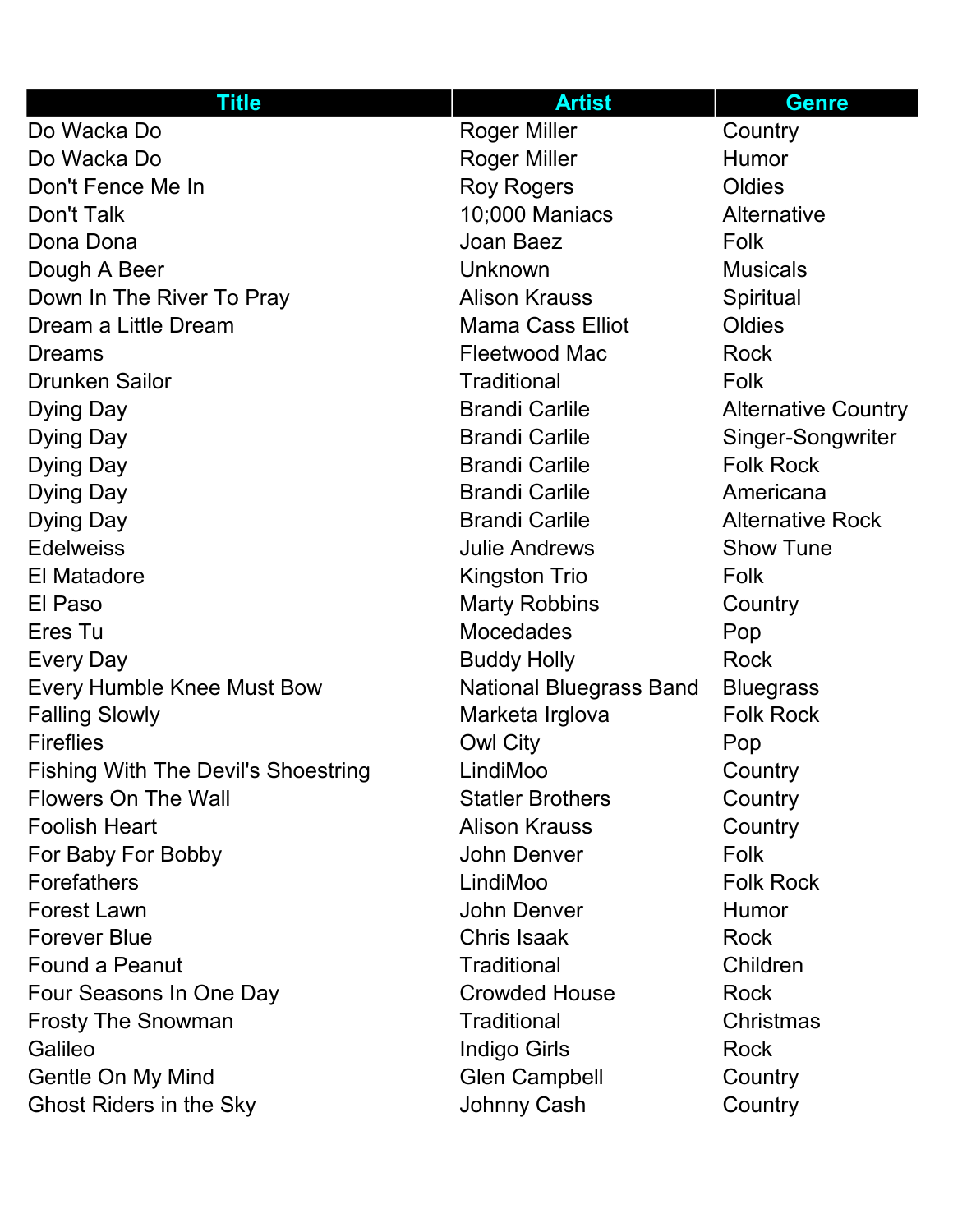| <b>Title</b>                          | <b>Artist</b>         | <b>Genre</b>            |
|---------------------------------------|-----------------------|-------------------------|
| Give Me One Reason                    | <b>Tracy Chapman</b>  | <b>Blues</b>            |
| God Rest Ye Merry Gentlemen           | <b>Traditional</b>    | Christmas               |
| Godspeed (Sweet Dreams)               | <b>Dixie Chicks</b>   | Country                 |
| <b>Gold Rush Brides</b>               | 10;000 Maniacs        | Alternative             |
| Good Luck John                        | Joe Crookston         | Folk                    |
| Goodnight Irene                       | <b>Bing Crosby</b>    | Folk                    |
| <b>Grandma's Feather Bed</b>          | <b>John Denver</b>    | Folk                    |
| Greensleeves                          | <b>Traditional</b>    | Folk                    |
| <b>Guardian Angels</b>                | The Judds             | Country                 |
| Hallelujah                            | <b>Leonard Cohen</b>  | <b>Folk Rock</b>        |
| <b>Happy Birthday</b>                 | <b>Traditional</b>    | Folk                    |
| <b>Happy Together</b>                 | The Turtles           | Pop                     |
| <b>Happy Trails</b>                   | <b>Roy Rogers</b>     | Country                 |
| Hard Times Come Again No More         | <b>Bob Dylan</b>      | Folk                    |
| <b>Hark The Herald Angels Sing</b>    | <b>Traditional</b>    | Christmas               |
| <b>Harvest Moon</b>                   | <b>Neil Young</b>     | <b>Folk Rock</b>        |
| He's Got The Whole World In His Hands | <b>Traditional</b>    | Spiritual               |
| Heart of My Heart                     | <b>Traditional</b>    | Oldies                  |
| <b>Heat Wave</b>                      | Linda Rondstadt       | Soul                    |
| <b>Hey Good Lookin</b>                | <b>Hank Williams</b>  | Country                 |
| <b>Hey Soul Sister</b>                | Train                 | <b>Rock</b>             |
| Hey That's No Way to Say Goodbye      | <b>Leonard Cohen</b>  | Folk                    |
| Home On The Range                     | <b>Traditional</b>    | Folk                    |
| <b>House At Pooh Corner</b>           | Loggins and Messina   | Folk                    |
| How Much Is That Doggie In the Window | Patti Page            | Oldies                  |
| Hush Little Baby                      | <b>Traditional</b>    | Children                |
| I Am My Own Grandpa                   | <b>Ray Stevens</b>    | Humor                   |
| I Can't Make You Love Me              | <b>Bonnie Raitt</b>   | <b>Blues</b>            |
| I Fought The Law                      | The Bobby Fuller Four | Rock                    |
| I Just Called To Say I Love You       | <b>Stevie Wonder</b>  | <b>Rhythm and Blues</b> |
| I Ride An Old Paint                   | <b>Traditional</b>    | Folk                    |
| I Wanna Hold Your Hand                | <b>Beatles</b>        | <b>Rock</b>             |
| I Want a Girl Just Like The Girl      | <b>Traditional</b>    | Oldies                  |
| I'll Be Home For Christmas            | <b>Bing Crosby</b>    | <b>Christmas</b>        |
| I'll Follow You Into The Dark         | Death Cab For Cutie   | Alternative             |
| I'll Go Steppin'                      | <b>Emmylou Harris</b> | Country                 |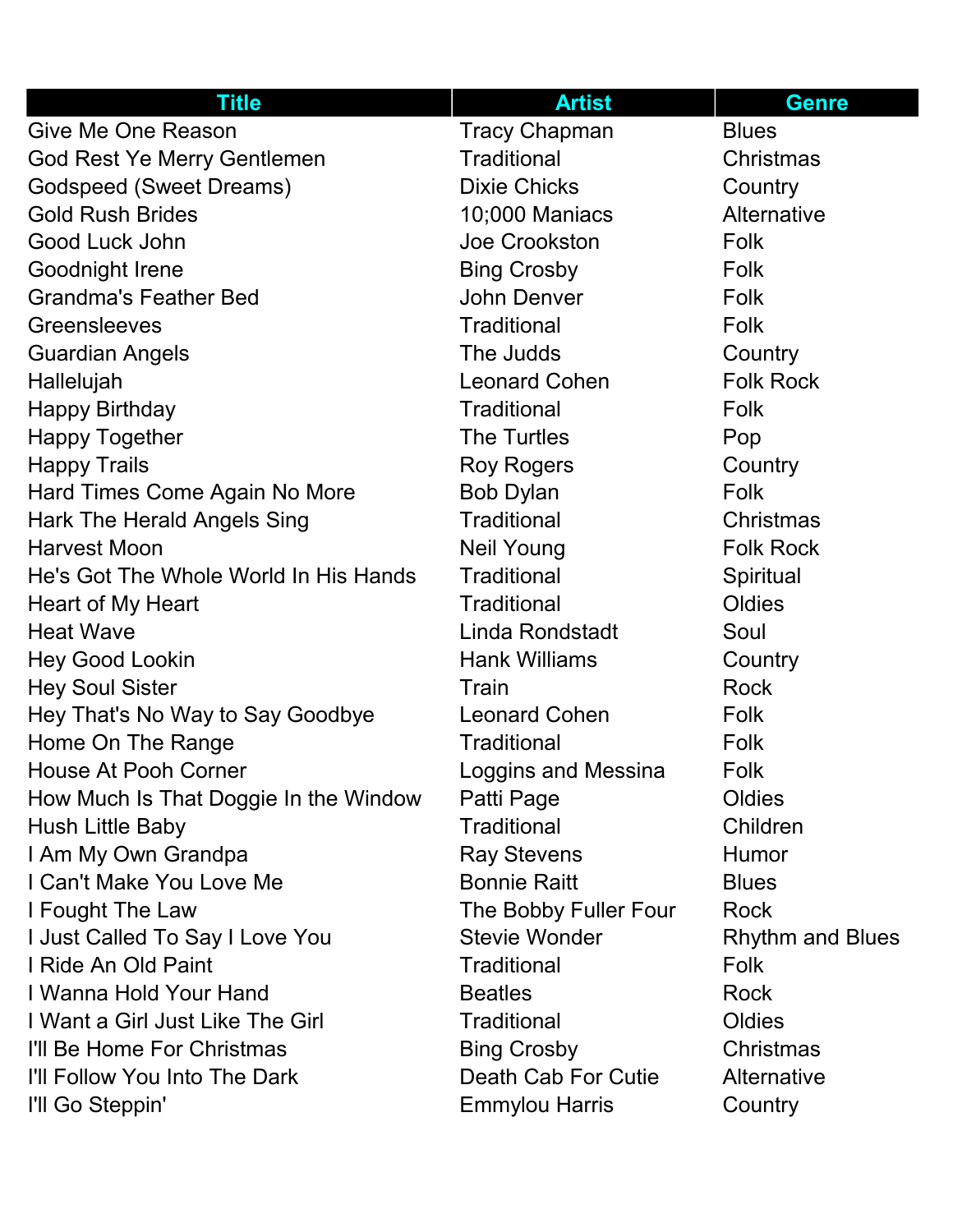| <b>Title</b>                               | <b>Artist</b>                            | <b>Genre</b>     |
|--------------------------------------------|------------------------------------------|------------------|
| I'm Looking Over A Four Leaf Clover        | <b>Art Mooney</b>                        | Oldies           |
| I'm So Lonesome I Could Cry                | <b>Hank Williams</b>                     | Country          |
| I'm Yours                                  | <b>Jason Mraz</b>                        | Pop              |
| I've Been Working On The Railroad          | <b>Traditional</b>                       | Folk             |
| If I Had A Hammer                          | <b>Peter Paul and Mary</b>               | Folk             |
| If I Had A Million Dollars                 | <b>Barenaked Ladies</b>                  | Alternative      |
| If I Needed You                            | Lyle Lovett                              | Country          |
| If You're Happy And You Know It            | <b>Traditional</b>                       | Children         |
| Iko Iko (Jock-A-Mo)                        | The Dixie Cups                           | Acapella         |
| Iko Iko (Jock-A-Mo)                        | Sugar Boy and his Cane<br><b>Cutters</b> | Pop              |
| Imagine                                    | John Lennon                              | <b>Rock</b>      |
| In My Life                                 | <b>The Beatles</b>                       | <b>Rock</b>      |
| In Spite Of Our Selves                     | <b>John Prine</b>                        | Humor            |
| In The Ghetto                              | <b>Elvis Presley</b>                     | Country          |
| Its Beginning to Look a Lot Like Christmas | <b>Traditional</b>                       | Christmas        |
| <b>Jackson</b>                             | Johnny Cash                              | Country          |
| Jambalaya on the Bayou                     | <b>Hank Williams</b>                     | Oldies           |
| <b>Jingle Bell Rock</b>                    | <b>Bobby Helms</b>                       | Christmas        |
| <b>Jingle Bells</b>                        | <b>Traditional</b>                       | Christmas        |
| Jingle Jangle Jingle                       | <b>Tex Ritter</b>                        | Soundtrack       |
| John Jacob Jingleheimer Schmidt            | Traditional                              | Children         |
| <b>John Riley</b>                          | Joan Baez                                | Folk             |
| Jolene                                     | <b>Dolly Parton</b>                      | Country          |
| Joy to the World                           | <b>Traditional</b>                       | Christmas        |
| King Of The Road                           | <b>Roger Miller</b>                      | Country          |
| La Bamba                                   | <b>Ritchie Valens</b>                    | <b>Rock</b>      |
| Landslide                                  | <b>Stevie Nicks</b>                      | <b>Folk Rock</b> |
| Lay Down Your Weary Tune                   | <b>Bob Dylan</b>                         | Folk             |
| Le Deserteur                               | Peter Paul and Mary                      | Folk             |
| Lean On Me                                 | <b>Bill Withers</b>                      | Pop              |
| Leather- Winged Bat                        | <b>Peter Paul and Mary</b>               | Folk             |
| Leather- Winged Bat                        | <b>Judy Collins</b>                      | Folk             |
| Leather- Winged Bat                        | <b>Burl Ives</b>                         | Folk             |
| Leather- Winged Bat                        | Peggy Seeger                             | Folk             |
| Leaving On A Jet Plane                     | <b>Peter Paul and Mary</b>               | Folk             |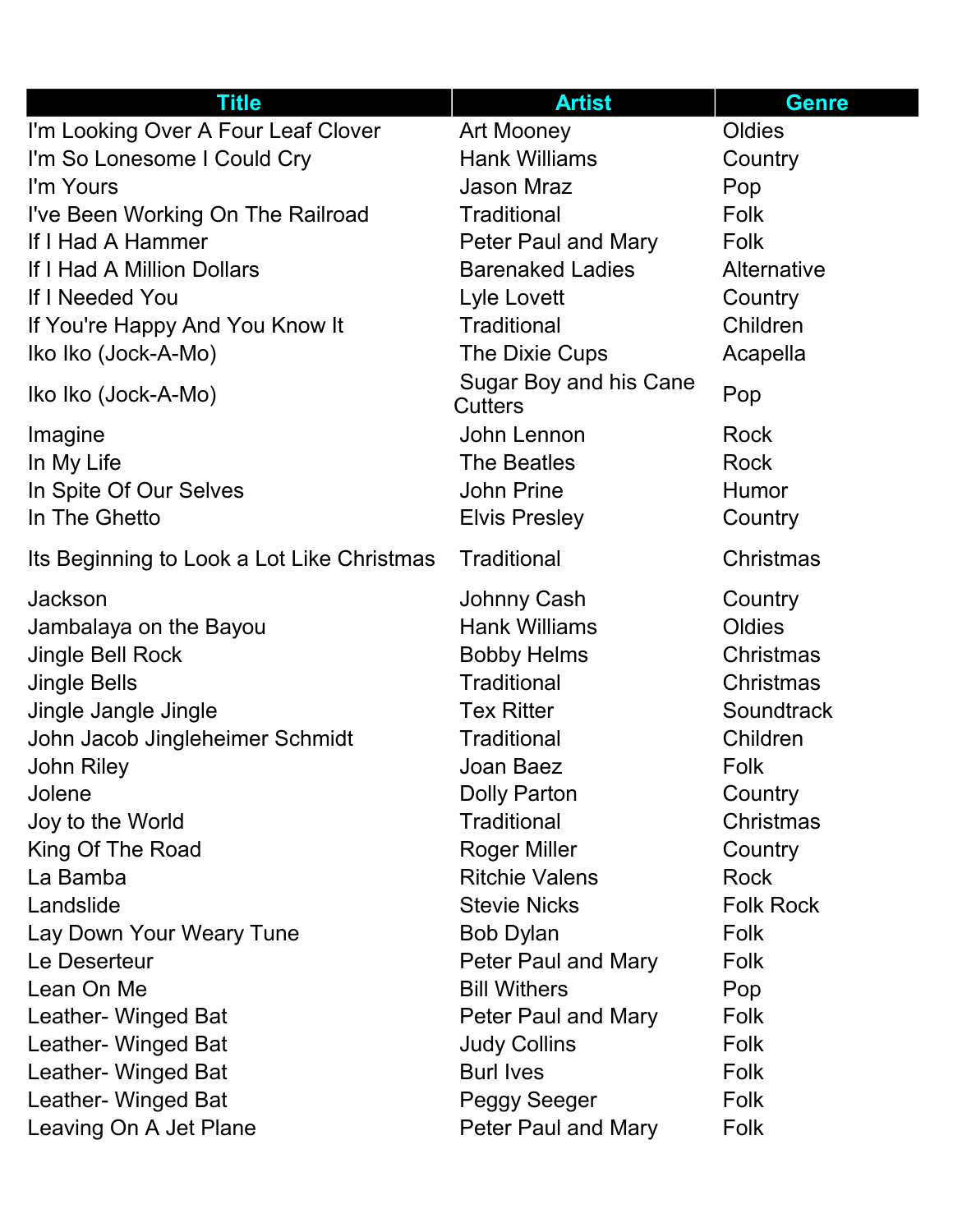| <b>Title</b>                                         | <b>Artist</b>                              | <b>Genre</b>            |
|------------------------------------------------------|--------------------------------------------|-------------------------|
| Let It Be                                            | <b>The Beatles</b>                         | Rock                    |
| Let It Be Me                                         | <b>Everly Brothers</b>                     | Oldies                  |
| Let It Snow                                          | Donny and Marie<br>Osmond                  | Christmas               |
| Let Me Call You Sweetheart                           | <b>Bing Crosby</b>                         | Oldies                  |
| Lets Talk Dirty In Hawaiian                          | <b>John Prine</b>                          | Humor                   |
| Light A Light                                        | Janis lan                                  | Folk                    |
| Lily of the West                                     | Joan Baez                                  | Folk                    |
| <b>Listen To The Raido</b>                           | <b>Nanci Griffith</b>                      | Country                 |
| Little Red Riding Hood                               | Sam The Sham                               | <b>Humor</b>            |
| <b>Little Wonders</b>                                | <b>Rob Thomas</b>                          | Soundtrack              |
| Loch Lomond                                          | <b>Traditional</b>                         | Oldies                  |
| London Bridge Is Falling Down                        | <b>Traditional</b>                         | Children                |
| <b>London Homesick Blues</b>                         | David Allan Coe                            | Country                 |
| Lonesome Dove                                        | <b>Garth Brooks</b>                        | Country                 |
| Long Legged Guitar Pickin Man                        | Johnny Cash and June<br><b>Carter Cash</b> | Country                 |
| Long Long Time                                       | Linda Rondstadt                            | <b>Rock</b>             |
| Losing My Religion For Steve Ramirez                 | <b>REM</b>                                 | Alternative             |
| Louise                                               | <b>Bonnie Raitt</b>                        | <b>Rock</b>             |
| $LOVE$ (L-O-V-E)                                     | <b>Nat King Cole</b>                       | Folk                    |
| Love and Marriage                                    | <b>Frank Sinatra</b>                       | <b>Oldies</b>           |
| Love Me Tender                                       | <b>Elvis Presley</b>                       | Acoustic                |
| <b>Love Potion Number Nine</b>                       | <b>The Clovers</b>                         | Rock                    |
| <b>Loving Strangers</b>                              | <b>Russian Red</b>                         | Folk                    |
| Maggie May                                           | <b>Rod Stewart</b>                         | <b>Folk Rock</b>        |
| <b>Mama Tried</b>                                    | Merle Haggard                              | Country                 |
| Mamas Don't Let Your Babies Grow Up To<br>Be Cowboys | <b>Waylon Jennings</b>                     | Country                 |
| <b>Marathons</b>                                     | Austin Joseph                              | Folk                    |
| Mardi Gras Mambo                                     | The Hawketts                               | <b>Rhythm and Blues</b> |
| Mardi Gras Mambo                                     | <b>Jody Levens</b>                         | Calypso                 |
| Margaritaville                                       | <b>Jimmy Buffet</b>                        | Country                 |
| <b>Mariah</b>                                        | <b>Kingston Trio</b>                       | <b>Musicals</b>         |
| <b>Marianne</b>                                      | <b>Terry Gilkyson</b>                      | Calypso                 |
| <b>Marti Gras Fun Facts</b>                          | Unknown                                    | <b>Texts</b>            |
| Mary Had A Little Lamb                               | <b>Traditional</b>                         | Children                |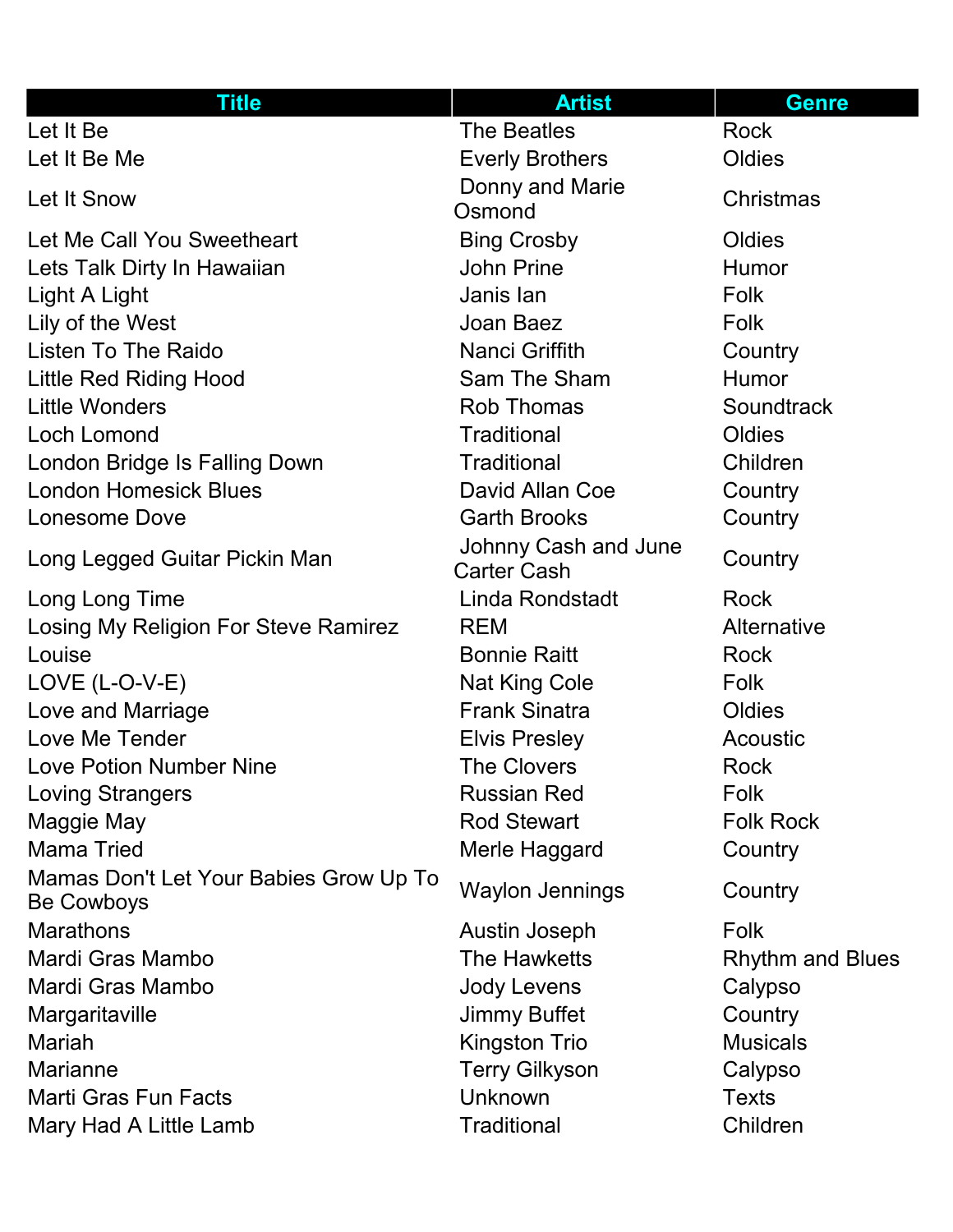| <b>Title</b>                  | <b>Artist</b>                 | <b>Genre</b>     |
|-------------------------------|-------------------------------|------------------|
| Matilda                       | <b>Harry Belafonte</b>        | <b>Ballad</b>    |
| <b>Matthew</b>                | <b>John Denver</b>            | Folk             |
| Me and Bobby McGee            | Janis Joplin                  | <b>Rock</b>      |
| Mele Kalikimaka               | <b>Bing Crosby</b>            | Christmas        |
| <b>Mercedes Benz</b>          | Janis Joplin                  | <b>Rock</b>      |
| <b>Michelle</b>               | <b>Beatles</b>                | <b>Folk Rock</b> |
| <b>Molly Malone</b>           | <b>The Dubliners</b>          | Folk             |
| Moondance                     | Van Morrison                  | Jazz             |
| Moonshadow                    | <b>Cat Stevens</b>            | <b>Folk Rock</b> |
| Mr. Bo Jangles                | <b>Nitty Gritty Dirt Band</b> | Folk             |
| <b>MTA</b>                    | The Kingston Trio             | Humor            |
| My Bonnie Lies Over The Ocean | <b>Traditional</b>            | Folk             |
| My Country Tis Of Thee        | <b>Samuel Francis Smith</b>   | <b>Patriotic</b> |
| <b>My Darling Clementine</b>  | <b>Traditional</b>            | Folk             |
| My Ding-a-Ling                | <b>Chuck Berry</b>            | Humor            |
| My Hat It Has Three Corners   | <b>Traditional</b>            | Children         |
| My Little Monkey              | LindiMoo                      | Children         |
| My Name Is Randy              | LindiMoo                      | Children         |
| My Sweet Glen Canyon Home     | <b>Across the Waters</b>      | Folk             |
| No One Needs To Know          | Shania Twain                  | Country          |
| Norwegian Wood                | <b>Beatles</b>                | <b>Folk Rock</b> |
| O Come All Ye Faithful        | <b>Traditional</b>            | Christmas        |
| Ob La Di Ob La Da             | <b>The Beatles</b>            | Pop              |
| <b>Oh Susanna</b>             | <b>Traditional</b>            | Folk             |
| Old MacDonald Had A Farm      | <b>Traditional</b>            | Children         |
| On The 1                      | <b>MaMuse</b>                 | <b>Folk</b>      |
| On Top of Old Smoky           | The Weavers                   | Folk             |
| On Top Of Spaghetti           | <b>Tom Glazer</b>             | Children         |
| <b>One Tin Soldier</b>        | <b>The Coven</b>              | Soundtrack       |
| <b>Only Sixteen</b>           | Dr. Hook                      | <b>Rock</b>      |
| Only The Heart May Know       | Dan Fogelberg                 | <b>Rock</b>      |
| Only You (And You Alone)      | <b>The Platters</b>           | Doo Wop          |
| <b>Our House</b>              | <b>Graham Nash</b>            | <b>Folk Rock</b> |
| <b>Over The Rainbow</b>       | <b>Judy Garland</b>           | Soundtrack       |
| Over The Rainbow IZ           | Israel "IZ"<br>Kamakawiwo'ole | Oldies           |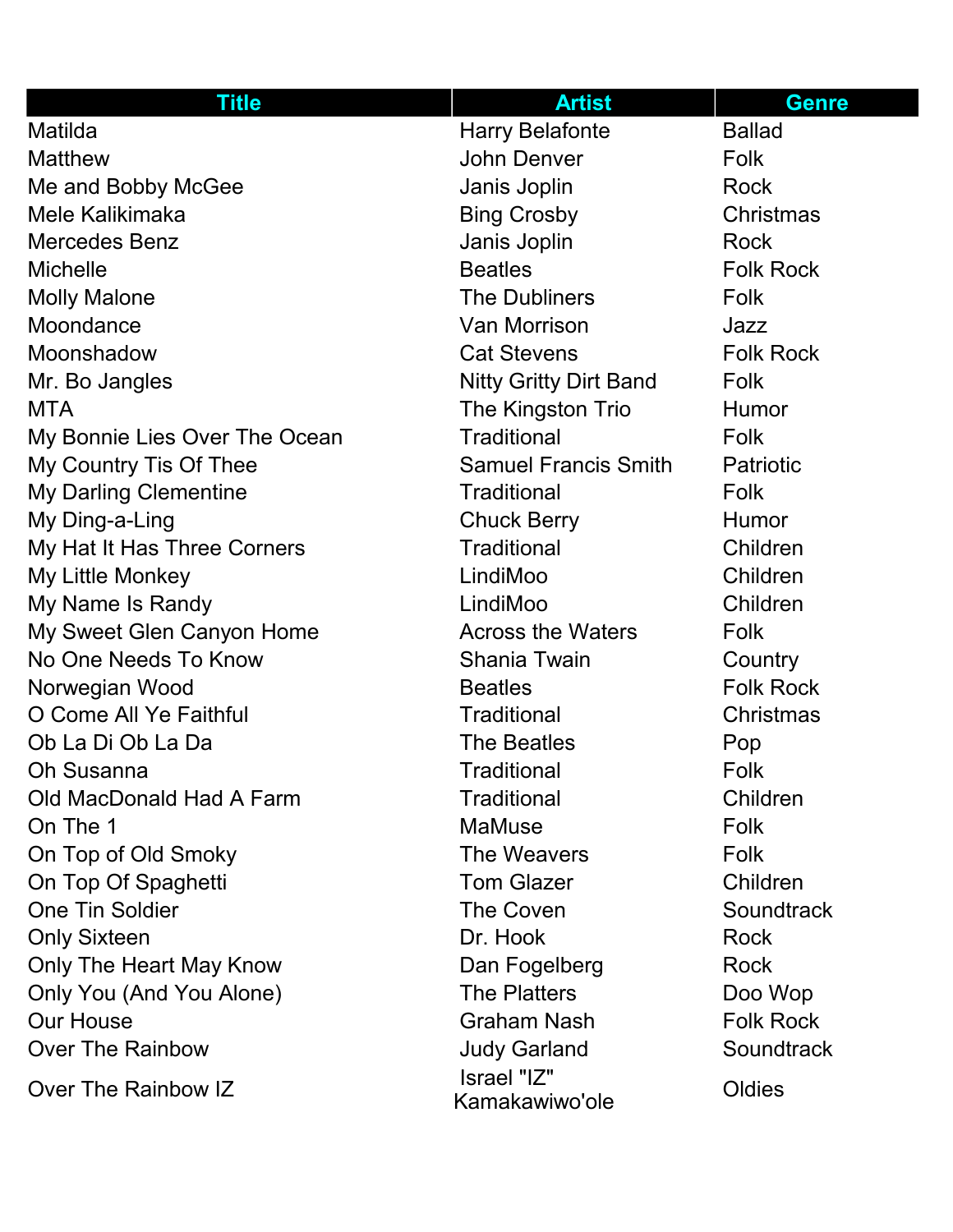| <b>Title</b>                            | <b>Artist</b>                 | <b>Genre</b>     |
|-----------------------------------------|-------------------------------|------------------|
| Over The Rainbow IZ                     | Israel "IZ"<br>Kamakawiwo'ole | Folk             |
| Over The Rainbow IZ                     | Israel "IZ"<br>Kamakawiwo'ole | <b>Tropical</b>  |
| Pancho and Lefty                        | <b>Willie Nelson</b>          | Country          |
| <b>Peaceful Easy Feeling</b>            | The Eagles                    | <b>Rock</b>      |
| Peg o My Heart                          | <b>Buddy Clark</b>            | Oldies           |
| <b>Perfect World</b>                    | <b>Judith Edelman</b>         | <b>Bluegrass</b> |
| <b>Polly Wolly Doodle</b>               | <b>Traditional</b>            | Children         |
| Popcorn Popping On The Apricot Tree     | Georgia Wahlin Bello          | Children         |
| <b>Puff The Magic Dragon</b>            | <b>Peter Paul and Mary</b>    | Children         |
| Put Another Log On The Fire             | <b>Tompall Glaser</b>         | Humor            |
| Que Sera Sera                           | Unknown                       | Instrumental     |
| Rawhide                                 | <b>Frankie Laine</b>          | Country          |
| <b>Red River Valley</b>                 | <b>Jules Verne Allen</b>      | Folk             |
| Rhiannon                                | <b>Fleetwood Mac</b>          | <b>Rock</b>      |
| <b>Rhythm Of Love</b>                   | <b>Plain White T's</b>        | Indie            |
| <b>Rhythm Of The Rain</b>               | <b>The Cascades</b>           | Doo Wop          |
| <b>Ring Of Fire</b>                     | Johnny Cash                   | Country          |
| <b>Ripple</b>                           | <b>Grateful Dead</b>          | <b>Folk Rock</b> |
| <b>Rock My Soul</b>                     | Peter Paul and Mary           | Folk             |
| <b>Rockin Around The Christmas Tree</b> | <b>Brenda Lee</b>             | Christmas        |
| <b>Roseville Fair</b>                   | <b>Bill Stains</b>            | Folk             |
| <b>Row Row Row Your Boat</b>            | <b>Traditional</b>            | Children         |
| <b>Rum and Coca Cola</b>                | <b>The Andrew Sisters</b>     | Calypso          |
| <b>Sally Ann</b>                        | <b>Traditional</b>            | <b>Bluegrass</b> |
| <b>Salty Dog</b>                        | <b>Traditional</b>            | <b>Folk</b>      |
| <b>Secure Yourself</b>                  | <b>Indigo Girls</b>           | Folk             |
| Sentimental Journey                     | Doris Day                     | Oldies           |
| September In The Rain                   | Dinah Washington              | Pop              |
| <b>Shake My Sillies Out</b>             | Raffi                         | Children         |
| <b>Shaving Cream</b>                    | <b>Benny Bell</b>             | <b>Humor</b>     |
| <b>She Thinks I Still Care</b>          | George Jones                  | Country          |
| She'll Be Coming 'Round The Mountain    | <b>Traditional</b>            | <b>Folk</b>      |
| <b>Sheila</b>                           | <b>Tommy Roe</b>              | Rock             |
| Shenandoah                              | <b>Traditional</b>            | Folk             |
| Shiloh                                  | <b>Neil Diamond</b>           | Instrumental     |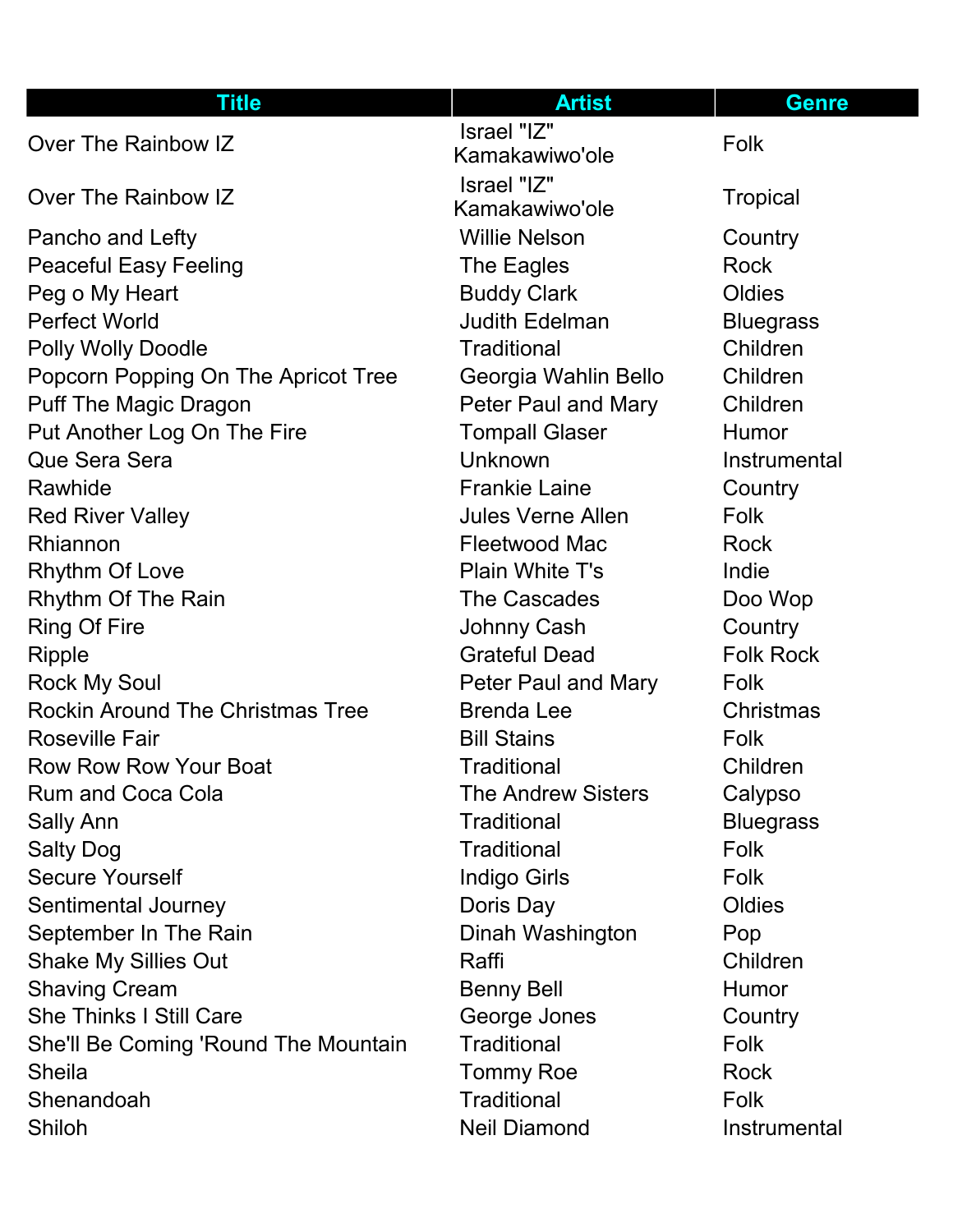| <b>Title</b>                             | <b>Artist</b>                  | <b>Genre</b>     |
|------------------------------------------|--------------------------------|------------------|
| Show Me The Way To Go Home               | <b>Irving King</b>             | Oldies           |
| Show Me The Way To Go Home               | <b>Andrew Sisters</b>          | Oldies           |
| Side by Side                             | Dean Martin and Jerry<br>Lewis | Oldies           |
| Side by Side (Parody)                    | George Younce                  | Humor            |
| <b>Silent Night</b>                      | <b>Traditional</b>             | Christmas        |
| <b>Silver Bells</b>                      | <b>Bob Hope</b>                | Christmas        |
| <b>Sioux City Sue</b>                    | <b>Dick Thomas</b>             | Country          |
| <b>Sixteen Tons</b>                      | <b>Frankie Laine</b>           | Pop              |
| <b>Sixteen Tons</b>                      | <b>Merle Travis</b>            | Country          |
| <b>Sixteen Tons</b>                      | <b>Tennessee Ernie Ford</b>    | Oldies           |
| <b>Sixteen Tons</b>                      | <b>Tennessee Ernie Ford</b>    | Jazz             |
| <b>Skye Boat Song</b>                    | <b>Traditional</b>             | Folk             |
| <b>Smackwater Jack</b>                   | <b>Carole King</b>             | Instrumental     |
| So Long It's Been Good To Know Ya        | <b>Woody Guthrie</b>           | Folk             |
| <b>Someday Soon</b>                      | <b>Judy Collins</b>            | Country          |
| Sometimes I Feel Like A Motherless Child | Louis Armstrong                | Spiritual        |
| Song For A Winters Night                 | Gordon Lightfoot               | Folk             |
| <b>Star of the County Down</b>           | The Irish Rovers               | Oldies           |
| <b>Stay Gold</b>                         | <b>First Aid Kit</b>           | Alternative      |
| <b>Stay Gold</b>                         | <b>First Aid Kit</b>           | <b>Rock</b>      |
| <b>Stay Gold</b>                         | <b>First Aid Kit</b>           | Indie            |
| <b>Strange Wind</b>                      | Pat Maloney                    | Folk             |
| <b>Streets Of Loredo</b>                 | <b>Traditional</b>             | Folk             |
| <b>Sunrise</b>                           | Norah Jones                    | Jazz             |
| <b>Sweet Baby James</b>                  | <b>James Taylor</b>            | Pop              |
| <b>Sweet Caroline</b>                    | <b>Neil Diamond</b>            | Pop              |
| <b>Sweet Violets</b>                     | <b>Dinah Shore</b>             | <b>Humor</b>     |
| Take It Easy                             | The Eagles                     | Country          |
| Take Me Out To The Ball Game             | <b>Traditional</b>             | Oldies           |
| <b>Teach Your Children</b>               | <b>Graham Nash</b>             | Folk             |
| <b>Tennessee Waltz</b>                   | Patti Page                     | Country          |
| <b>That's Amore</b>                      | Dean Martin                    | Oldies           |
| The Ants Go Marching                     | <b>Traditional</b>             | Children         |
| The Boxer                                | <b>Paul Simon</b>              | <b>Folk Rock</b> |
| The Call                                 | <b>Regina Spektor</b>          | Soundtrack       |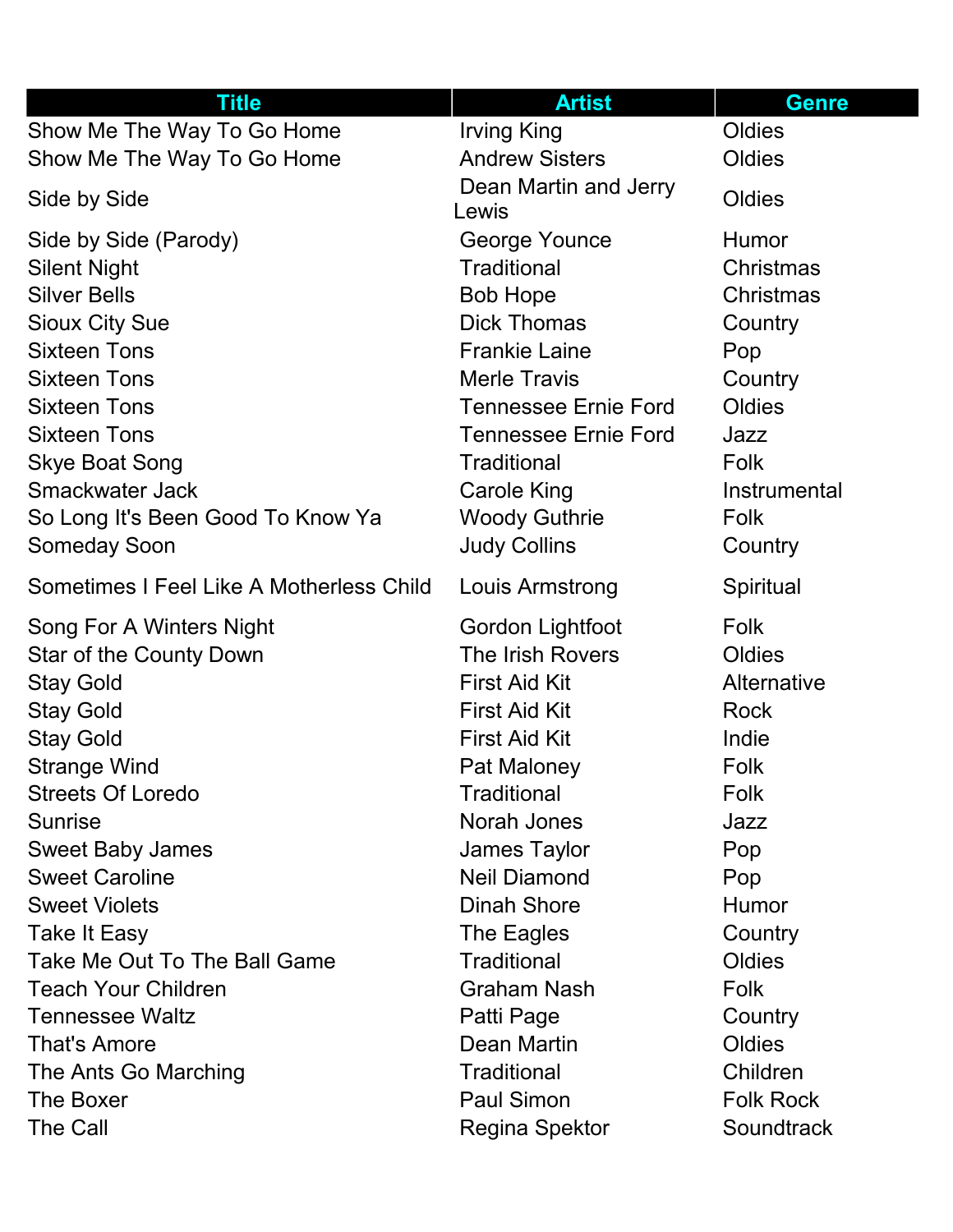| <b>Title</b>                        | <b>Artist</b>            | <b>Genre</b>     |
|-------------------------------------|--------------------------|------------------|
| The Duck Song                       | <b>Bryant Oden</b>       | Children         |
| <b>The First Noel</b>               | <b>Franz Gruber</b>      | Christmas        |
| The First Time Ever I Saw Your Face | <b>Roberta Flack</b>     | Pop              |
| The Fox Song                        | <b>Traditional</b>       | Children         |
| <b>The Girl</b>                     | <b>City and Colour</b>   | <b>Folk Rock</b> |
| The Giving Tree                     | <b>Plain White T's</b>   | Pop              |
| The Glory of Love                   | <b>Benny Goodman</b>     | Oldies           |
| The Goodnight-Loving Trail          | lan Tyson                | <b>Folk</b>      |
| The Green Green Grass Of Home       | Porter Wagoner           | Country          |
| The Hawaiian Wedding Song           | <b>Andy Williams</b>     | Wedding          |
| The House Of The Rising Sun         | <b>The Animals</b>       | <b>Blues</b>     |
| The Lighthouse's Tale               | <b>Nickel Creek</b>      | <b>Bluegrass</b> |
| The Marvelous Toy                   | Peter Paul and Mary      | Children         |
| The Night They Drove Old Dixie Down | Joan Baez                | <b>Folk Rock</b> |
| The One on the Right is on The Left | Johnny Cash              | Country          |
| The Oregon Trail                    | <b>Hank Cramer</b>       | Folk             |
| <b>The Parting Glass</b>            | <b>Traditional</b>       | <b>Folk</b>      |
| <b>The Parting Glass</b>            | <b>Traditional</b>       | <b>Ballad</b>    |
| <b>The Parting Glass</b>            | <b>Traditional</b>       | <b>Hymn</b>      |
| <b>The Parting Glass</b>            | <b>Traditional</b>       | Acapella         |
| The Piney Wood Hills                | <b>Buffy Saint Marie</b> | <b>Folk</b>      |
| The Three Ravens                    | <b>Traditional</b>       | Folk             |
| The Unicorn Song                    | The Irish Rovers         | Children         |
| The Water Is Wide                   | <b>Traditional</b>       | Folk             |
| The Wedding Song (There Is Love)    | <b>Paul Stookey</b>      | Wedding          |
| The Wheels On The Bus               | <b>Traditional</b>       | Children         |
| The Wreck Of The Edmund Fitzgerald  | Gordon Lightfoot         | <b>Folk Rock</b> |
| The Yellow Rose Of Texas            | <b>Mitch Miller</b>      | Folk             |
| There Is No Arizona                 | Jamie O'Neal             | Country          |
| There's A Hole In My Bucket         | <b>Traditional</b>       | Children         |
| These Are Days                      | 10;000 Maniacs           | Alternative      |
| These Boots Are Made For Walking    | <b>Nancy Sinatra</b>     | Pop              |
| This Land Is Your Land              | <b>Woody Guthrie</b>     | Folk             |
| This Old Man                        | <b>Traditional</b>       | Children         |
| <b>Those Sweet Words</b>            | Norah Jones              | Jazz             |
| Those Were The Days                 | Mary Hopkin              | Folk             |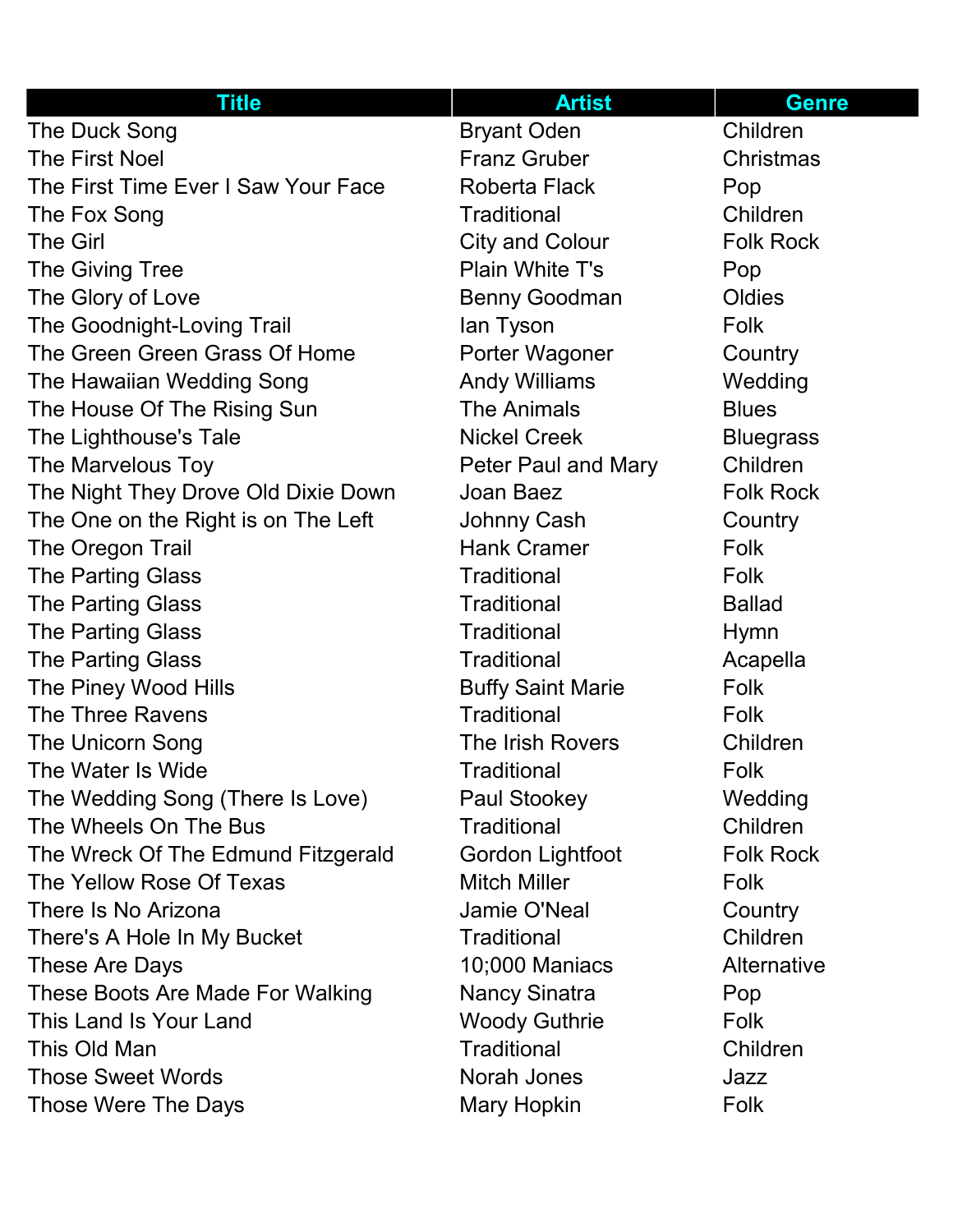| <b>Title</b>                                         | <b>Artist</b>          | <b>Genre</b>            |
|------------------------------------------------------|------------------------|-------------------------|
| Tie A Yellow Ribbon Round The Ole Oak<br><b>Tree</b> | Tony Orlando and Dawn  | Instrumental            |
| Time In A Bottle                                     | Jim Croce              | <b>Folk Rock</b>        |
| <b>Tiny Bubbles</b>                                  | Don HO                 | Pop                     |
| Today                                                | John Denver            | Folk                    |
| <b>Traditional Irish Folk Song</b>                   | <b>Dennis Leary</b>    | <b>Humor</b>            |
| <b>Train Home</b>                                    | <b>Chris Smither</b>   | Folk                    |
| <b>Travelin' Soldier</b>                             | <b>Dixie Chicks</b>    | Instrumental            |
| <b>Trouble In The Fields</b>                         | Nanci Griffith         | Folk                    |
| <b>Tumbleweed</b>                                    | Sylvia                 | Country                 |
| <b>Twinkle Twinkle Little Star</b>                   | <b>Traditional</b>     | Children                |
| <b>Unknown Legend</b>                                | <b>Neil Young</b>      | <b>Folk Rock</b>        |
| Up On The Housetop                                   | <b>Traditional</b>     | Christmas               |
| Up On The Roof                                       | James Taylor           | <b>Rhythm and Blues</b> |
| Vincent                                              | Don Mc Lean            | Folk                    |
| Wake Me Up When September Ends                       | Green Day              | Alternative             |
| <b>Wake Up Little Susie</b>                          | <b>Everly Brothers</b> | Pop                     |
| Walk Like An Egyptian                                | The Bangles            | <b>Rock</b>             |
| <b>Walking After Midnight</b>                        | <b>Patsy Cline</b>     | Country                 |
| <b>Waltzing Matilda</b>                              | <b>Banjo Paterson</b>  | <b>Folk</b>             |
| <b>Watching The River Run</b>                        | Loggins and Messina    | <b>Rock</b>             |
| <b>Way Over Yonder</b>                               | <b>Carole King</b>     | Pop                     |
| <b>Way Over Yonder</b>                               | <b>Carole King</b>     | <b>Folk Rock</b>        |
| <b>Way Over Yonder</b>                               | <b>Carole King</b>     | Acapella                |
| <b>Wayfaring Stranger</b>                            | <b>Emmylou Harris</b>  | Spiritual               |
| <b>Wayward Wind</b>                                  | <b>Tex Ritter</b>      | Country                 |
| What a Wonderful World                               | Louis Armstrong        | Oldies                  |
| <b>What Child Is This</b>                            | <b>Traditional</b>     | Christmas               |
| Whats up                                             | 4 Non Blondes          | Alternative             |
| When I'm 64                                          | <b>The Beatles</b>     | Humor                   |
| When Irish Eyes Are Smiling                          | <b>Bing Crosby</b>     | Oldies                  |
| When Johnny Comes Marching Home                      | <b>Traditional</b>     | <b>Patriotic</b>        |
| When The Saints Go Marching In                       | Louis Armstrong        | Jazz                    |
| Where Have All The Flowers Gone                      | Peter Paul and Mary    | Folk                    |
| Where've You Been                                    | <b>Kathy Matea</b>     | Country                 |
| Whiskey in the Jar                                   | Unknown                | Instrumental            |